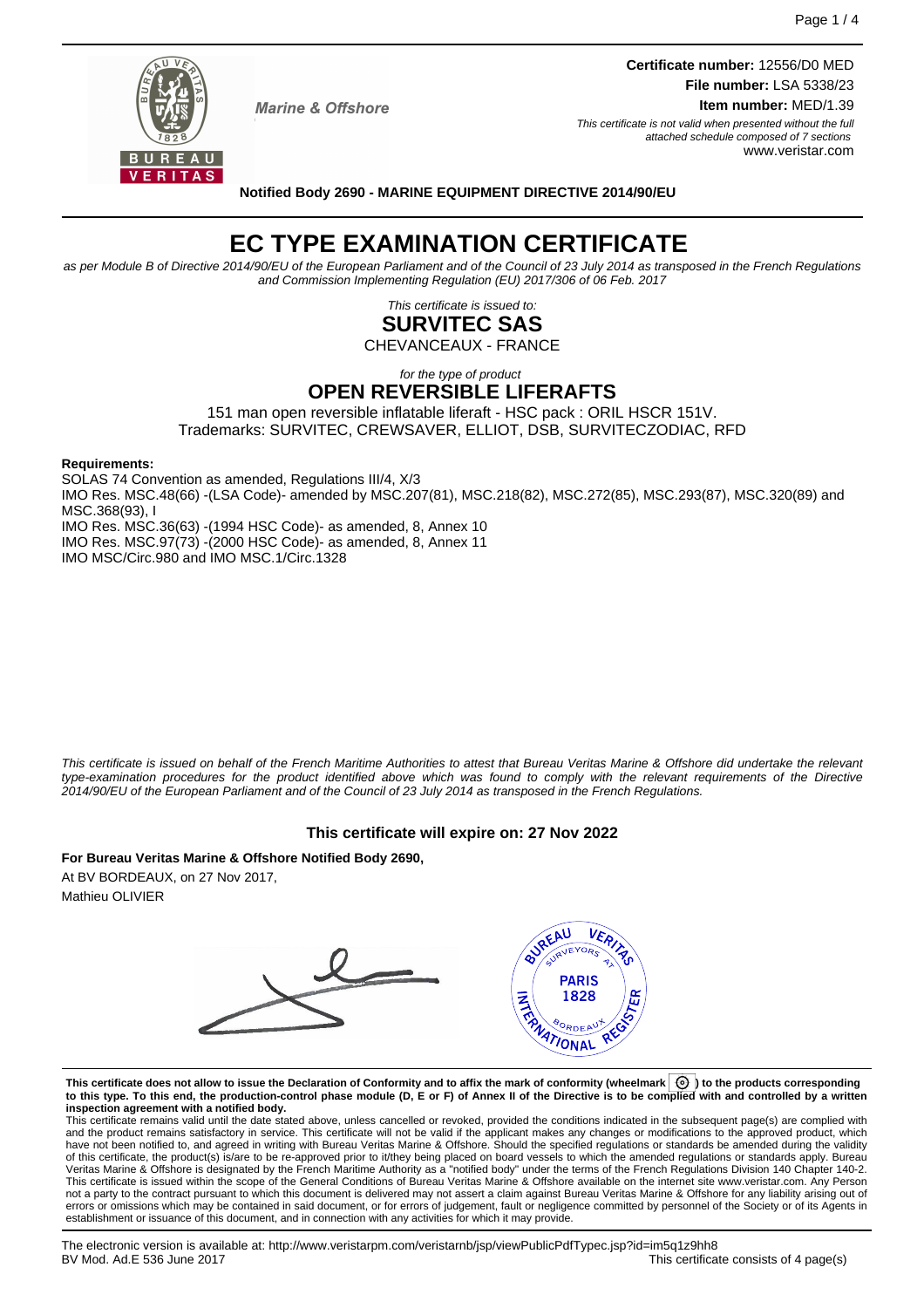## **THE SCHEDULE OF APPROVAL**

#### **1. PRODUCT DESCRIPTION:**

| <b>Trademark</b>                                                                 |        | SURVITEC, CREWSAVER, ELLIOT, DSB, SURVITECZODIAC, RFD |  |  |
|----------------------------------------------------------------------------------|--------|-------------------------------------------------------|--|--|
|                                                                                  |        |                                                       |  |  |
| Type                                                                             |        | Open Reversible Inflatable Liferaft ORIL 151 HSC pack |  |  |
| Weight                                                                           | 359 Kg |                                                       |  |  |
|                                                                                  |        |                                                       |  |  |
| Overall dimensions of the inflated liferaft (mm)<br><b>Working pressure (mb)</b> |        |                                                       |  |  |
| Length                                                                           | Width  | Height                                                |  |  |

16682 5532 1032 162 *As indicated in the technical documentation submitted by the Applicant.*

ORIL 151V liferafts may be used as an associated inflatable liferaft of the MES SIS. In such a case, liferafts shall be equipped with either an "end bowsing lines arrangement (EBL)" or a "central bowsing lines arrangement (CBL)".

#### **2. DOCUMENTS AND DRAWINGS:**

| Drawings and specifications: |                                                    |              |            |
|------------------------------|----------------------------------------------------|--------------|------------|
| <b>Number</b>                | Title                                              | <b>Issue</b> | Date       |
| CHXBE 328                    | SURVITECZODIAC OPEN REVERSIBLE LIFERAFT HSCR 151 V |              | 26/09/2017 |
| $---$                        | <b>BRANDS FILE</b>                                 | ---          | 29/05/2013 |

Material and components:

| Number               | <b>Title</b>                                                                                                                                                    | <b>Issue</b> | Date                                |
|----------------------|-----------------------------------------------------------------------------------------------------------------------------------------------------------------|--------------|-------------------------------------|
|                      |                                                                                                                                                                 | .            | .                                   |
| $F_{02}$<br>$\cdots$ | <b>ORIL</b><br>$\overline{\phantom{a}}$<br>$\cdots$<br>CD<br>mо<br>$\Lambda$<br>OSR<br>Suppliers<br>$\mathbf{a}$<br>דר.<br>liferaft<br>tile.<br>л<br>sк<br>$-1$ | M            | $/201^{-}$<br>44.<br>. . <i>. .</i> |

|               | When used in conjunction with a marine evacuation system as an associated liferaft: |       |            |
|---------------|-------------------------------------------------------------------------------------|-------|------------|
| <b>Number</b> | Title                                                                               | Issue | Date       |
| D.I.F 01      | Suppliers file MES SIS                                                              |       | 07/11/2016 |

Manual(s) for installation use and maintenance.

*No departure from these documents is permitted without the prior consent of the Society.*

#### **3. TEST REPORTS: LIFERAFT TYPE TESTS**

| Jumbor | <b>Title</b>                                                                                         | Issue | Jote             |
|--------|------------------------------------------------------------------------------------------------------|-------|------------------|
| nver   | $\sim$ $\sim$                                                                                        |       | <i>r</i> aic     |
|        | 171T<br>$\cap$ D<br>HΝ<br>nert<br>ormed<br>$\Omega$<br>the<br>ateratt.<br>$\Delta$ $c$ 1<br>ĸ<br>CSL |       | 27/09/7<br>' 201 |

#### **TOWING FORCE**

|                  | With the sea anchor deployed | Without the sea anchor deployed |
|------------------|------------------------------|---------------------------------|
| Towed at 2 knots | 320 DaN                      | 215 DaN                         |
| Towed at 3 knots | 450 DaN                      | 330 DaN                         |

### **TESTS ACCORDING TO THE RECOMMENDATIONS OF THE GUIDELINES MSC.1/CIRC.1328**

| nber    | Title                                                                                                     | <b>CC110</b> | l tafa                |
|---------|-----------------------------------------------------------------------------------------------------------|--------------|-----------------------|
| $\sim$  | $\sim$ $\sim$                                                                                             | .ээиг        | out ∪                 |
| $- - -$ | <b>EDC T.</b><br>uрс<br>-<br>`ummurv<br>canıtıı<br>ests<br>ulatı±<br>essais<br>əleai<br>$r \Delta$<br>des | $- - -$      | 20/04<br>– റ/்<br>. . |

### **4. APPLICATION / LIMITATION:**

As per requirements stated on front page of this certificate.

Maximum capacity: 151 persons.

- The maintenance of the liferaft shall be carried out according to IMO Resolution A.761(18) as amended and with instructions stated in the Manual(s) for installation use and maintenance.
- Maximum permitted stowage height above waterline : 15 meters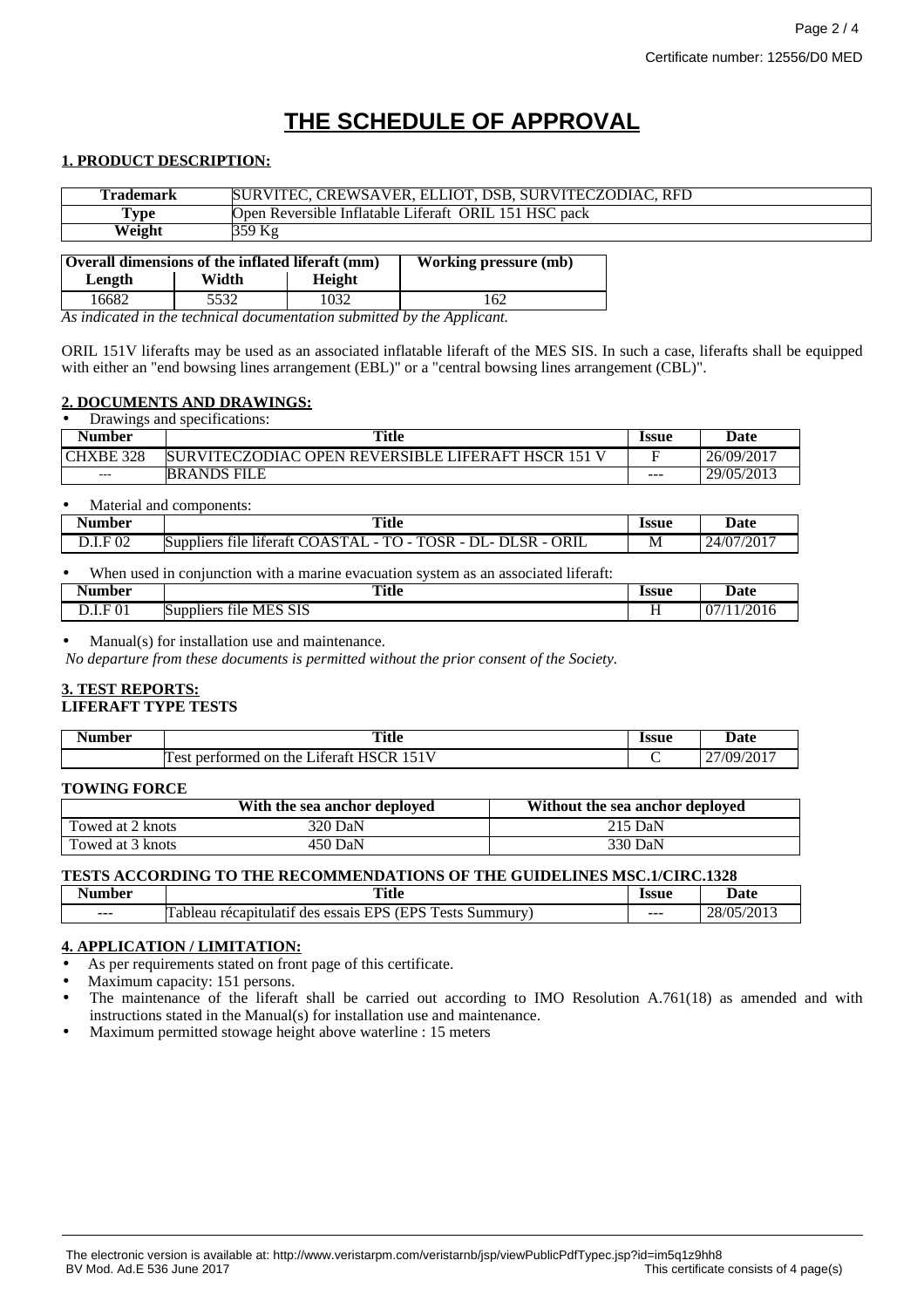#### **5. PRODUCTION SURVEY REQUIREMENTS:**

This certificate alone does not allow the applicant to issue the Declaration of Conformity and to affix the mark of conformity (wheelmark) to the products corresponding to this type. To this end, the production-control phase module D "Production Quality Assurance" or E "Product Quality Assurance" or F "Product Verification" of Annex II of the Directive is to be complied with and controlled by a written inspection agreement with a Notified Body.

The manufacturer shall institute a quality control procedure to ensure that the inflatable liferaft are produced to the same standard as the approved prototype and shall keep records of any production tests carried out in accordance with instructions given in IMO Resolution MSC.81 (70) Part 2.

Each liferaft intended to be fitted onboard a ship registered to a National register adhering to the Directive shall be delivered with a Declaration of Conformity.

Each equipment, or batch of equipment, is to be supplied with its Manual(s) for Installation, use & maintenance and instructions for servicing stations for frequency and tests to be carried out according to IMO Resolution A.761(18). The servicing stations must be recognized by the manufacturer according to IMO Resolution A.761(18), for their competences to service and repack such life-rafts.

For information concerning the production phase modules, **Survitec SAS, France** has declared the following manufacturing site(s):

#### **Survitec SAS**

Route de Chatenet 17210 Chevanceaux - France

### **6. MARKING OF PRODUCT:**

| <b>Markings on container</b>                                                                                                         | <b>Markings on inflatable liferaft</b>                                                                                                                                     |
|--------------------------------------------------------------------------------------------------------------------------------------|----------------------------------------------------------------------------------------------------------------------------------------------------------------------------|
| Maker's name or trade mark                                                                                                           |                                                                                                                                                                            |
| Serial Number                                                                                                                        |                                                                                                                                                                            |
| Name of approving authority                                                                                                          |                                                                                                                                                                            |
|                                                                                                                                      | Reference is made to MED 2014/90/EU chapter 2                                                                                                                              |
| In particular Article 10.3 specifies that the wheelmark shall be followed by the identification number of the Notified Body          |                                                                                                                                                                            |
| involved in the production control phase (module D, E or F) and by the year in which the mark is affixed (4 digits or last 2 digits) |                                                                                                                                                                            |
| Number of persons it is permitted to carry                                                                                           | Number of persons it is permitted to accommodate over each<br>entrance, in characters not less than 100 mm in height of a<br>colour contrasting with that of the liferaft. |
| Date when last serviced                                                                                                              | Name and place of servicing station where it was last serviced                                                                                                             |
|                                                                                                                                      | Date of manufacture (month and year)                                                                                                                                       |
| Type of emergency pack enclosed                                                                                                      |                                                                                                                                                                            |
| Length of painter                                                                                                                    |                                                                                                                                                                            |
| Maximum permitted stowage height above waterline                                                                                     |                                                                                                                                                                            |
| Launching instructions                                                                                                               |                                                                                                                                                                            |
| <b>NON SOLAS REVERSIBLE</b>                                                                                                          |                                                                                                                                                                            |

Provision shall be made for marking each liferaft with the name and port of resitry of the ship to which it is to be fitted, in such a form that the ship identification can be changed at any time without opening the container.

In addition, liferafts subject to extended service intervals pursuant to SOLAS regulation III/20.8.3 should be marked to indicate that they have been approved and certified for extended service intervals in accordance with the guidelines MSC.1/Circ.1328.